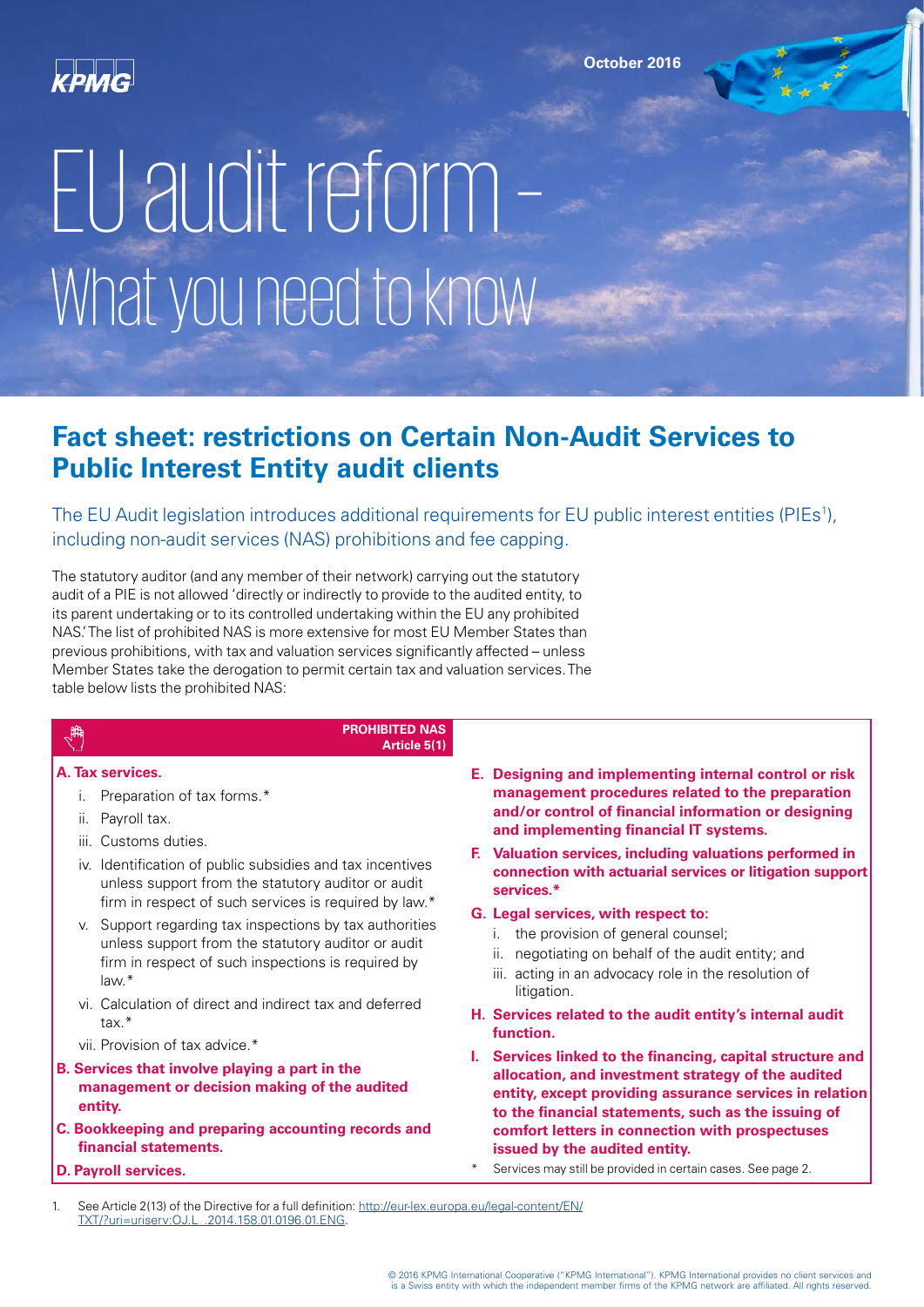### 牌

#### **PROHIBITED NAS Article 5(1)**

**J. Promoting, dealing in or underwriting shares in the audited entity.**

#### **K. Human resources services with respect to:**

- i. management in a position to exert significant influence over the preparation of the accounting records or financial statements that are the subject of the statutory audit, where such services involve:
	- a. searching for or seeking out candidates for such positions; or
	- b. undertaking reference checks of candidates for such positions;
- ii. structuring the organisation design; and
- iii. cost control.

#### **When will the NAS restrictions apply?**

The EU audit legislation requirements will apply to the first financial year starting on or after 17 June 2016.

#### **Can Member States add to or reduce the list of prohibited NAS?**

Yes – Member States may add to the NAS prohibitions and may adopt legislation to further restrict NAS. However, they may not reduce the prohibited list, which is therefore a minimum baseline.

#### **What does 'playing any part in the management or decision-making' mean?**

It is possible to interpret these words very widely, but it is thought that the logical interpretation would be the more familiar prohibition against the statutory auditor 'acting as management' or 'doing anything that is the responsibility of management'.

Recital (8) to the Regulation gives some guidance suggesting such services might include: 'working capital management, providing financial information, business process optimisation, cash management, transfer pricing, creating supply chain efficiency and the like.' However, further guidance is expected as Member States finalise adoption of the legislation.

For more information on this interpretation and many other aspects of the NAS restrictions refer to our KPMG EU Audit [Legislation FAQs.](https://home.kpmg.com/xx/en/home/insights/2016/02/eu-audit-legislation-frequently-asked-questions.html)

#### **How are 'services linked to the financing, capital structure and allocation, and investment strategy of the audit client' defined?**

The wording is not clear on which precise services it is seeking to prohibit. However as the recitals to the Regulation specifically refer to due diligence services, such services would be permitted.

#### **What is meant by 'cost control' in relation to human resources services?**

The term 'cost control' applied to human resources services is potentially very broad. Cost-effectiveness is typically one factor among many that a client will want to evaluate when designing a new compensation, incentive or benefit arrangement. It is unlikely that the intention is so broad as to prohibit any consulting in which cost control is an underlying relevant consideration. However, certain services may be considered prohibited where it is in relation to programmes or initiatives that are related to human resources, and have reduction or management of people related costs to a business as its primary goal. In contrast, services where human resource cost reductions are ancillary or a by-product of the primary objective of the service or advice should remain permissible.

#### **Is there a 'cooling in period' requirement in relation to NAS prohibitions?**

The statutory auditor cannot provide prohibited NAS to a PIE audit client during the period of the audit up to the release of the audit report.

For internal control-related services (Article 5.1(E)), there is also a 'cooling-in period' restriction on provisions during the financial year immediately preceding the start of the audit.

The prohibition applies not only to the incoming auditor of the PIE itself, but also to any member of the auditor's network that provides these specific services either to the audited entity itself, its parent undertaking(s), or its controlled undertakings within the EU.

#### **How do the NAS prohibitions apply to controlled undertakings incorporated outside the EU?**

In general, the Regulation should not have any effect outside the EU. Another member firm of the network (other than the auditor of the PIE itself), whether it is in the EU or not, can potentially provide services included on the list of prohibited services to such controlled undertakings, but only if the auditor of the EU PIE can justify that the independence of its audit is unaffected.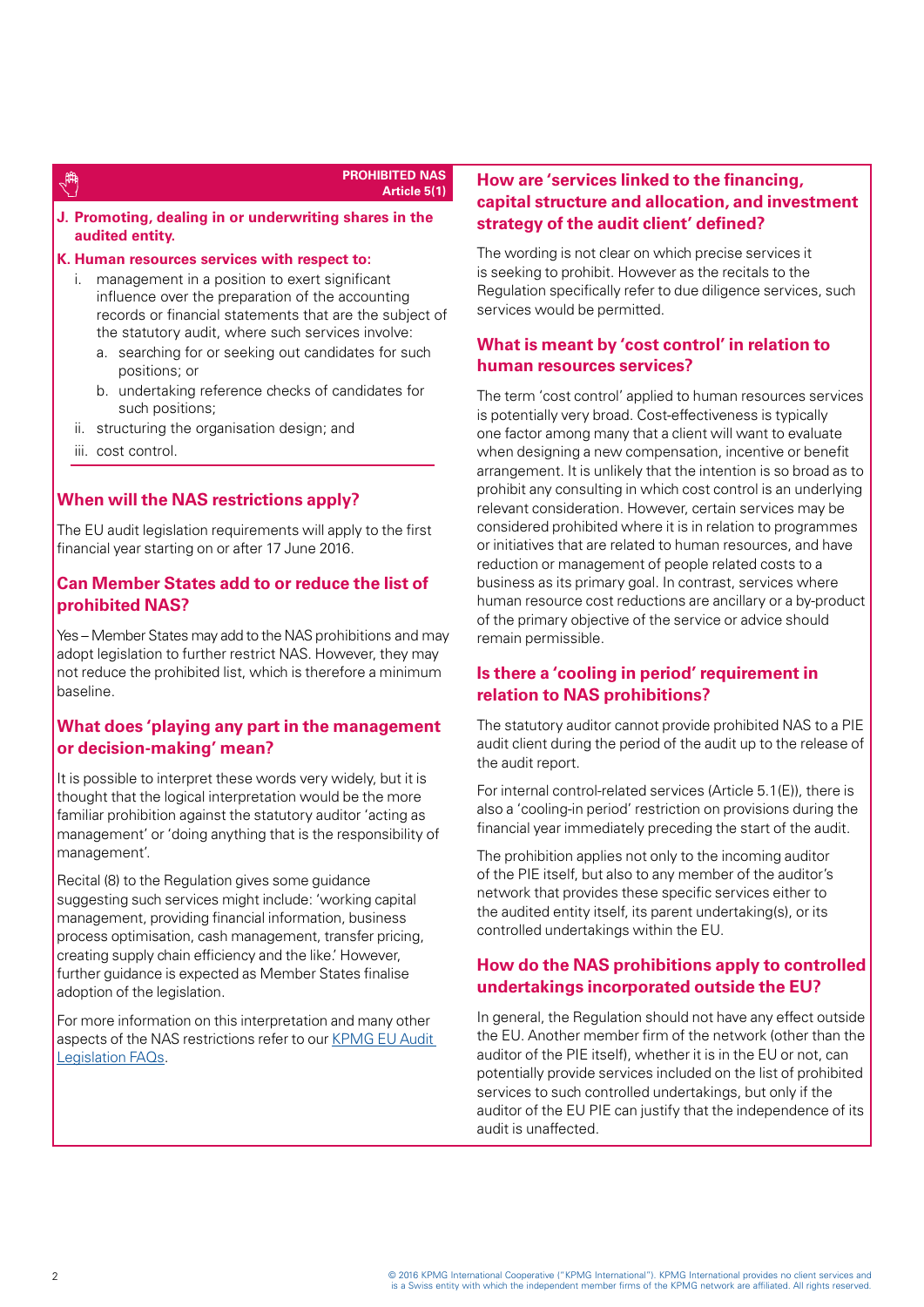However, three types of services are always deemed to affect the independence of the statutory auditor of the EU PIE and can never be provided by members of the network to controlled undertakings incorporated *outside* the EU, regardless of where these services are provided. These are:

- services that involve playing any part in the management or decision making of the audited entity (Article 5.1(B));
- bookkeeping and preparing accounting records and financial statements (Article 5.1(C)); and
- designing and implementing internal control or risk management procedures related to the preparation and/or control of financial information or designing and implementing financial IT systems (Article 5.1(E)).

See Fact Sheet – Impact of the EU Audit legislation outside of the EU for additional information. Further guidance is also available in the [KPMG EU Audit Legislation FAQs.](https://home.kpmg.com/xx/en/home/insights/2016/02/eu-audit-legislation-frequently-asked-questions.html)

**? POTENTIALLY PERMITTED SERVICES Article 5(3)**

#### **Are there any exceptions when the prohibited NAS may actually be permitted?**

A number of tax services, as well as valuation services, **may still be provided** in certain cases\*, subject to a Member State derogation that requires the audit committee to conclude that the services in question comply with the following:

- a. they have **no direct or have immaterial effect**, separately or in the aggregate, on the audited financial statements;
- b. the estimation of the effect on the audited financial statements is **comprehensively documented** and explained in the additional report to the audit committee referred to in Article 11; and

c. the principles of **independence** laid down in Directive 2006/43/EC are complied with by the statutory auditor or the audit firm.

This derogation is another Member State option and therefore has been applied inconsistently across the EU.

However, tax services relating to payroll tax and customs duties are not included in the Member State option and therefore are never permitted. See our [KPMG interactive](https://home.kpmg.com/xx/en/home/insights/2016/02/eu-audit-reform-interactive-map-of-member-state-legislation.html)  [map](https://home.kpmg.com/xx/en/home/insights/2016/02/eu-audit-reform-interactive-map-of-member-state-legislation.html) for information on how countries have implemented the Member State options.

See asterisks on prohibited table on pages 1 and 2.

## **PERMITTED SERVICES**

#### **What are the permitted NAS?**

An auditor and its network can provide any NAS that is not explicitly prohibited to the audited PIE, its parent undertaking or its controlled undertakings (subject of course to general principles of independence). Approval of the audit committee is needed following an assessment of the threats to independence and the safeguards in place to mitigate or eliminate those threats. For further guidance on the role of the audit committee, see the KPMG Audit Committee [Institute's handbook.](https://www.kpmg.com/Ca/en/services/Audit/AuditCommittee/Documents/ACI-Audit-Committee-Handbook.pdf) 2

#### **Are there any restrictions in relation to permitted services?**

Permitted services (other than those imposed by national or EU legislation) provided by the statutory auditor of the EU PIE are subject to a cap of 70 percent of the average of the fees paid in the last three consecutive financial years for the statutory audit(s) of the audited entity and, where applicable, of its parent undertaking and controlled undertakings and of the consolidated financial statements of that group of undertakings. The relevant details of the EU regulation's baseline fee cap requirements are summarised in the table below. However, further guidance is expected as Member States adopt the legislation and form their own interpretations.

2. [https://www.kpmg.com/Ca/en/services/Audit/AuditCommittee/Documents/ACI-Audit-](https://www.kpmg.com/Ca/en/services/Audit/AuditCommittee/Documents/ACI-Audit-Committee-Handbook.pdf)[Committee-Handbook.pdf](https://www.kpmg.com/Ca/en/services/Audit/AuditCommittee/Documents/ACI-Audit-Committee-Handbook.pdf)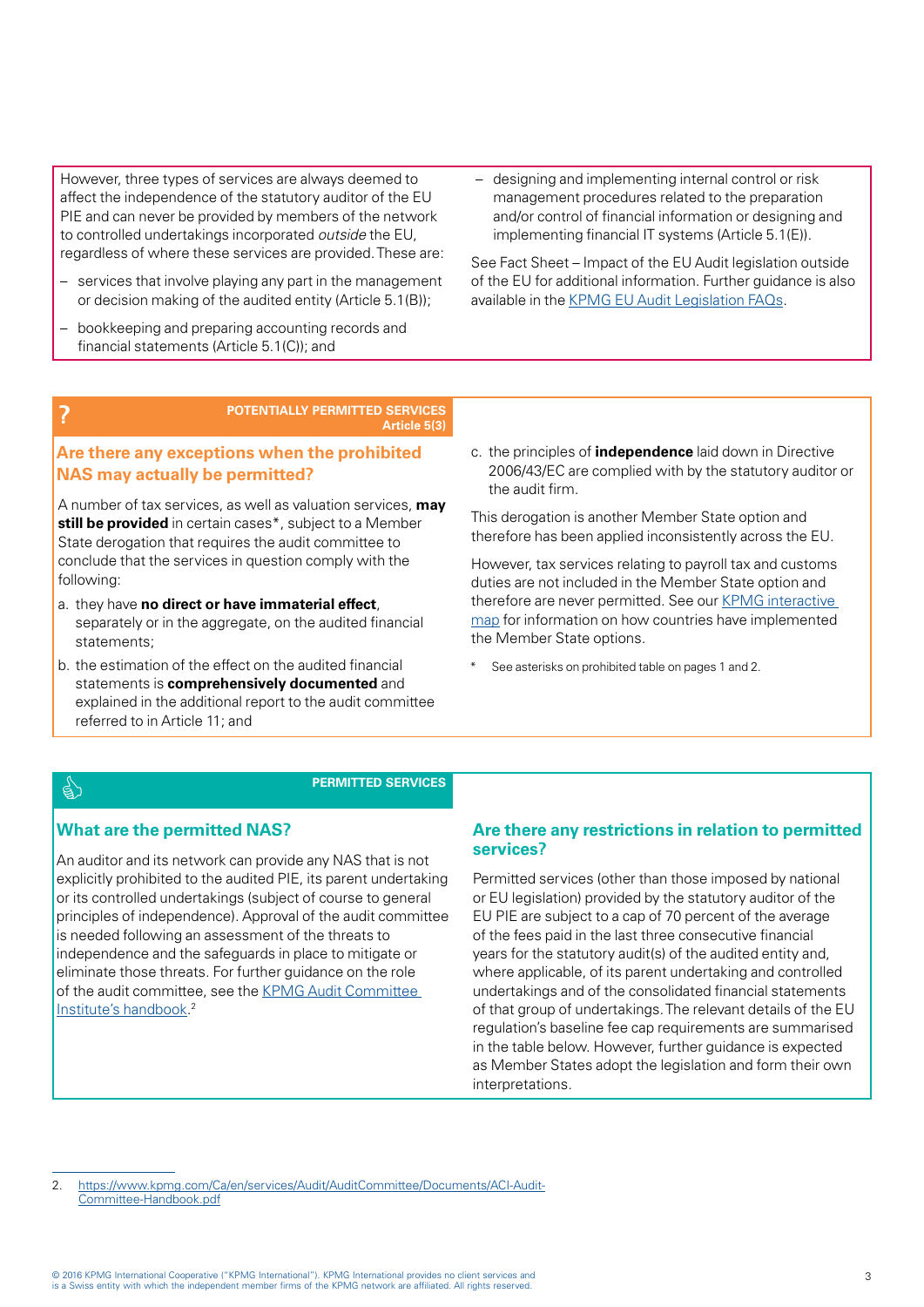| How is the cap calculated?                                                                                                                           | Article 4 states that statutory audit fees include those generated by the EU PIE's<br>statutory auditor for the audit of the financial statements/consolidated financial<br>statements of the EU PIE as well as those of its parent entity and controlled<br>undertakings where appropriate. The cap does not apply to permitted services<br>provided by members of the statutory audit firm's network.<br>When calculating total 'statutory audit fees', assess these in a group context (i.e.<br>the whole group statutory audit fees generated by the statutory auditor of the<br>EU PIE in a given EU Member State irrespective of where the group's entities<br>are located - EU and non-EU). The 70% cap is then computed on the average of<br>these statutory audit fees over the preceding three years. |  |  |
|------------------------------------------------------------------------------------------------------------------------------------------------------|-----------------------------------------------------------------------------------------------------------------------------------------------------------------------------------------------------------------------------------------------------------------------------------------------------------------------------------------------------------------------------------------------------------------------------------------------------------------------------------------------------------------------------------------------------------------------------------------------------------------------------------------------------------------------------------------------------------------------------------------------------------------------------------------------------------------|--|--|
|                                                                                                                                                      | <b>Example</b>                                                                                                                                                                                                                                                                                                                                                                                                                                                                                                                                                                                                                                                                                                                                                                                                  |  |  |
|                                                                                                                                                      | <b>Statutory audit fees</b><br>Cap on<br>NAS*                                                                                                                                                                                                                                                                                                                                                                                                                                                                                                                                                                                                                                                                                                                                                                   |  |  |
|                                                                                                                                                      | 110<br>Average 80K<br>80<br>$70\% = 56K$<br>56<br>50<br>Year 2017<br>Year 2018<br>Year 2020<br>Year 2019                                                                                                                                                                                                                                                                                                                                                                                                                                                                                                                                                                                                                                                                                                        |  |  |
|                                                                                                                                                      | The cap only applies to permitted NAS provided by the statutory auditor of the EU PIE (in a<br>given Member State) to the EU PIE, its controlled undertakings and its parent entities. The<br>cap does not apply to the entire audit firm network.                                                                                                                                                                                                                                                                                                                                                                                                                                                                                                                                                              |  |  |
| <b>Can Member States opt for a stricter</b><br>NAS fee cap than 70%?                                                                                 | Yes - Member States may establish stricter rules including stricter rules on a NAS<br>fee cap.                                                                                                                                                                                                                                                                                                                                                                                                                                                                                                                                                                                                                                                                                                                  |  |  |
| What are the transition arrangements<br>for the NAS fee cap - do we need to<br>count NAS fees before the legislation<br>becomes law on 17 June 2016? | The EC's guidance is that the NAS fee cap provision in the EU regulation is not<br>retrospective and will not start to apply until 17 June 2016 onwards. Only then<br>would the NAS fee cap 'clock' start to tick, at which point there would be three<br>consecutive years before the cap would then apply in year four. NAS fees earned<br>before the statutory auditor was appointed are not included in the calculation.                                                                                                                                                                                                                                                                                                                                                                                    |  |  |
| What happens to the fee cap if our<br>audit firm provides permitted services<br>for only two years and there is then a<br>break?                     | Any break in the consecutive nature of the permitted service would result in the<br>clock effectively resetting itself back to zero.                                                                                                                                                                                                                                                                                                                                                                                                                                                                                                                                                                                                                                                                            |  |  |
| Are any services specifically excluded<br>from the cap rule?                                                                                         | Yes. Article 4 explicitly states that services required by national or EU legislation<br>are exempted from the calculation of the cap.<br>In addition, a Member State option exists whereby the national regulator or<br>supervisor at the statutory auditor's request may exempt the auditor from the<br>fee cap requirement for no more than two financial years.                                                                                                                                                                                                                                                                                                                                                                                                                                             |  |  |
|                                                                                                                                                      |                                                                                                                                                                                                                                                                                                                                                                                                                                                                                                                                                                                                                                                                                                                                                                                                                 |  |  |
| Who is responsible for the operation<br>of the cap?                                                                                                  | The statutory auditor, with oversight by the audit committee.                                                                                                                                                                                                                                                                                                                                                                                                                                                                                                                                                                                                                                                                                                                                                   |  |  |
| Does the cap have an extra-territorial<br>effect?                                                                                                    | The cap applies only to permitted NAS provided by the statutory auditor of the<br>EU PIE in a given Member State to the EU PIE, its controlled undertakings and its<br>parent entities.                                                                                                                                                                                                                                                                                                                                                                                                                                                                                                                                                                                                                         |  |  |
|                                                                                                                                                      | However, it appears that statutory audit fees of non-EU parent companies<br>of the PIE and of its non-EU controlled undertakings would be included in<br>the calculation of the total 'statutory audit fees' on which the EU cap would<br>be based.                                                                                                                                                                                                                                                                                                                                                                                                                                                                                                                                                             |  |  |